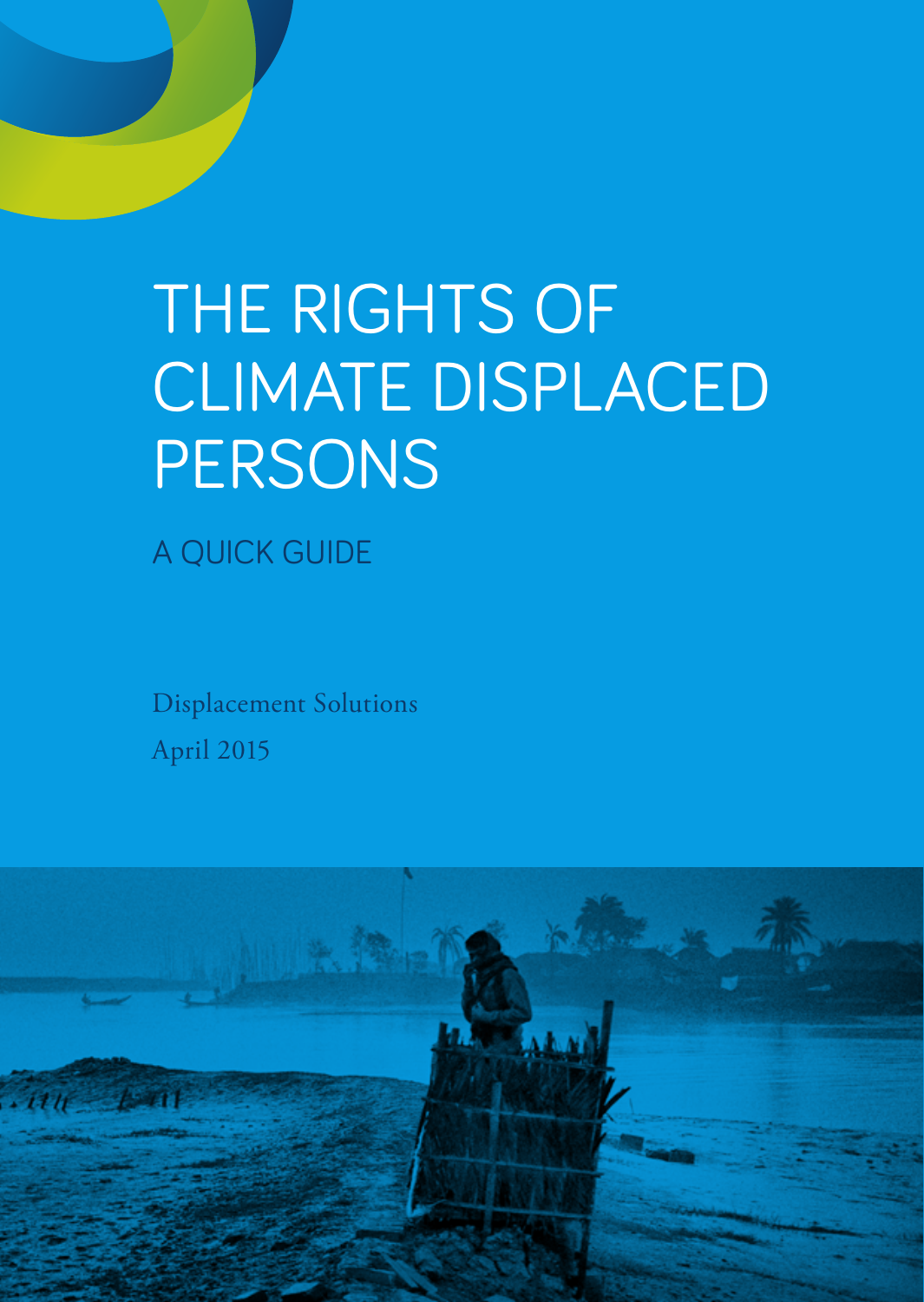### WHAT IS THIS GUIDE ABOUT?

The aim of this guide is to provide practical, easy to follow advice on what people displaced from their homes and lands by climate change can do to get help. It is written directly for climate displaced persons and their advocates.

It explains in non-technical language what climate displacement is, what rights you are entitled to as a climate displaced person, and what you can do to protect your rights.

It also gives examples of how climate displaced people around the world have organised themselves to obtain help from the authorities in their countries.

To achieve climate justice, communities affected by climate displacement must organize themselves, and individually and collectively claim, assert and enforce their rights.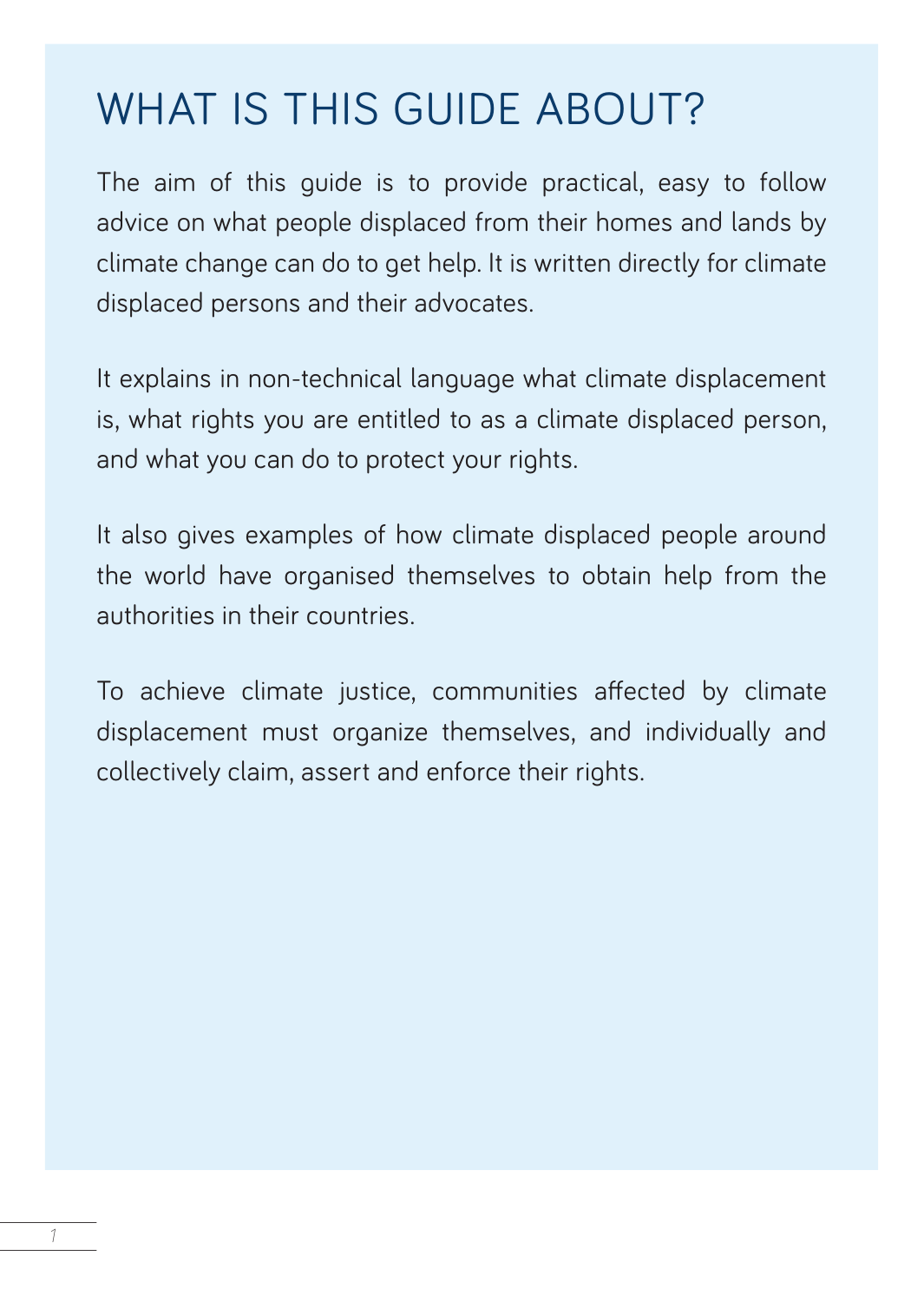### WHAT IS CLIMATE DISPLACEMENT?

The effects of climate change can be seen all over the world. Rain patterns are changing, sea levels are rising, and heat waves, storms and floods are becoming more frequent and severe. 2014 was the hottest year ever recorded across the planet.

One of the most serious consequences of climate change is that people are being forced to leave their homes, lands and livelihoods because they have been destroyed by the effects of climate change. These processes stand to displace many tens of millions of people in coming years.

### WHO ARE CLIMATE DISPLACED PERSONS?

People who are forced to flee their homes and lands because of the effects of climate change are called climate displaced persons.

Under human rights laws you are classified as a climate displaced person at every stage of the process of displacement – at the time when you are first threatened with displacement but have not yet been forced to flee your home, at the time when you are actually displaced, and also at the time when you have found a new place to live. This means that you are entitled to all of the rights of a climate displaced person at each of these stages.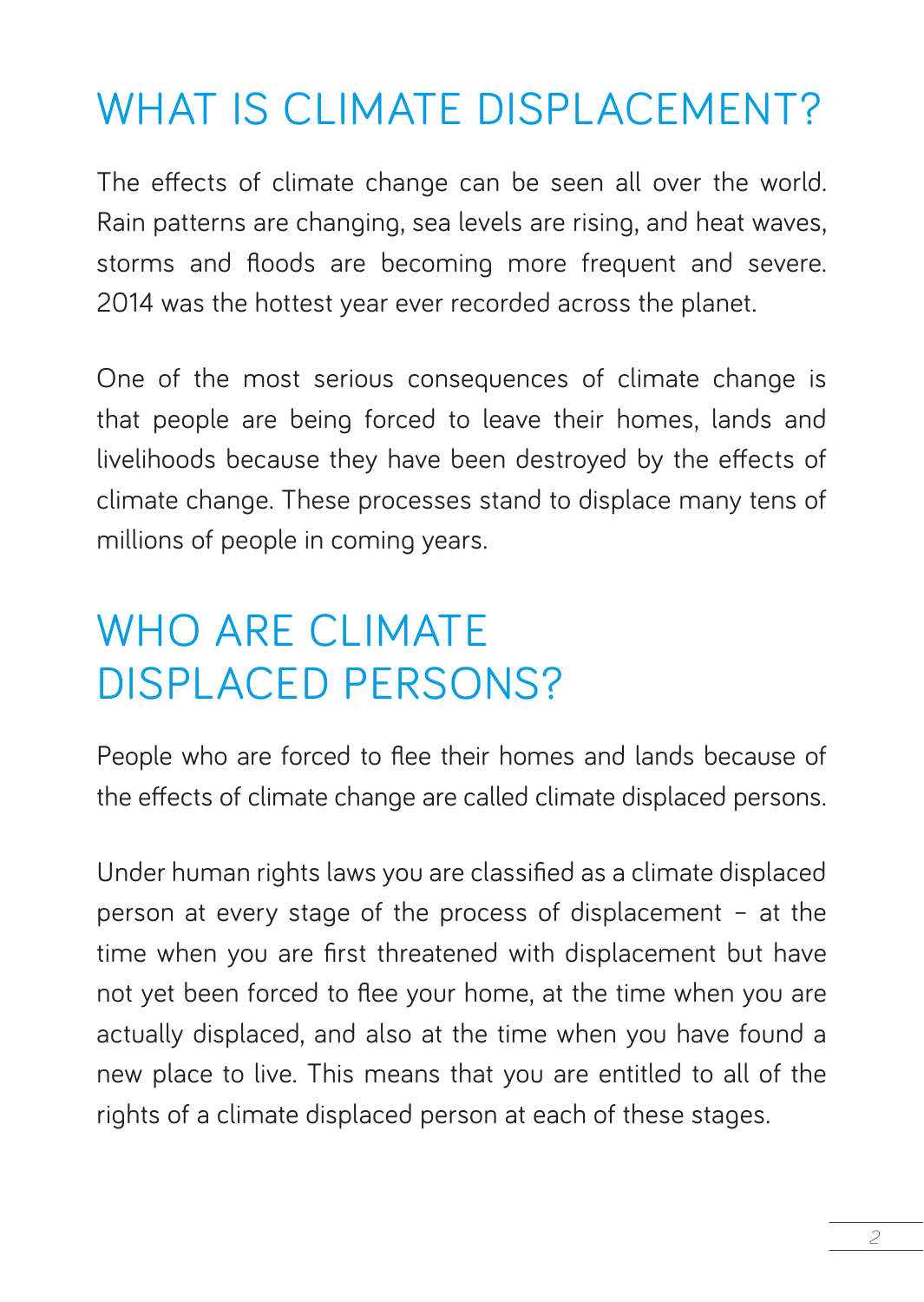

*Another climate change displaced person from the same area in Bangladesh, Mrs. R, used to live on Sandwip Island in South Eastern Bangladesh. As a result of climate change, Sandwip Island was becoming increasingly swamped by rising sea levels and coastal flooding, and the agricultural land used for farming was slowly disappearing. Fearful that there was no future on the island, Mrs. R decided to relocate her family over 150 kilometres to the mainland.* 

*While the family is now safe from the harms of climate change, starting a new life in the city has been difficult, as they have not received any support to find a new home, land or livelihood.*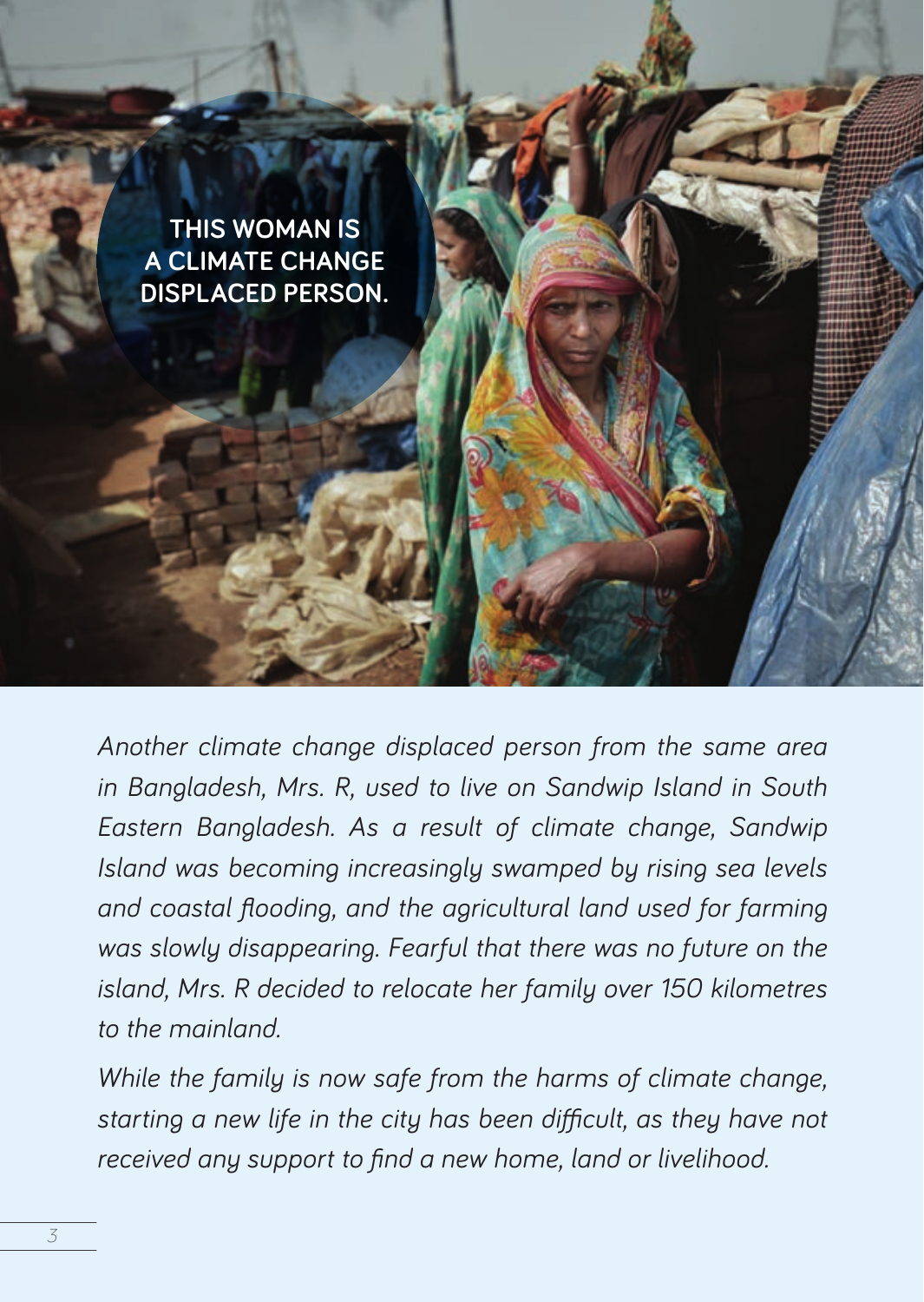### WHAT RIGHTS DO YOU HAVE AS A CLIMATE DISPLACED PERSON?

People who move or who are displaced within their own country are often referred to as migrants or internally displaced persons, and are entitled to certain rights. If you are displaced from your home because of climate change and are a climate displaced person or part of a larger climate-affected community, this means that you have become entitled to a very specific set of rights which your government is required to fulfill and which arise directly from your status as a climate displaced person.

#### HERE IS A LIST OF SOME OF THE MOST IMPORTANT RIGHTS THAT YOU HAVE AS A CLIMATE DISPLACED PERSON:

- **The right to humanitarian assistance:** This means that your government must ensure that when you are forced to leave your home you are provided with emergency assistance, such as food and other basic supplies.
- **The right to adequate housing and shelter:** This means that your government must ensure that you are provided with basic housing and shelter that is adequate to live in when you have been displaced from your home.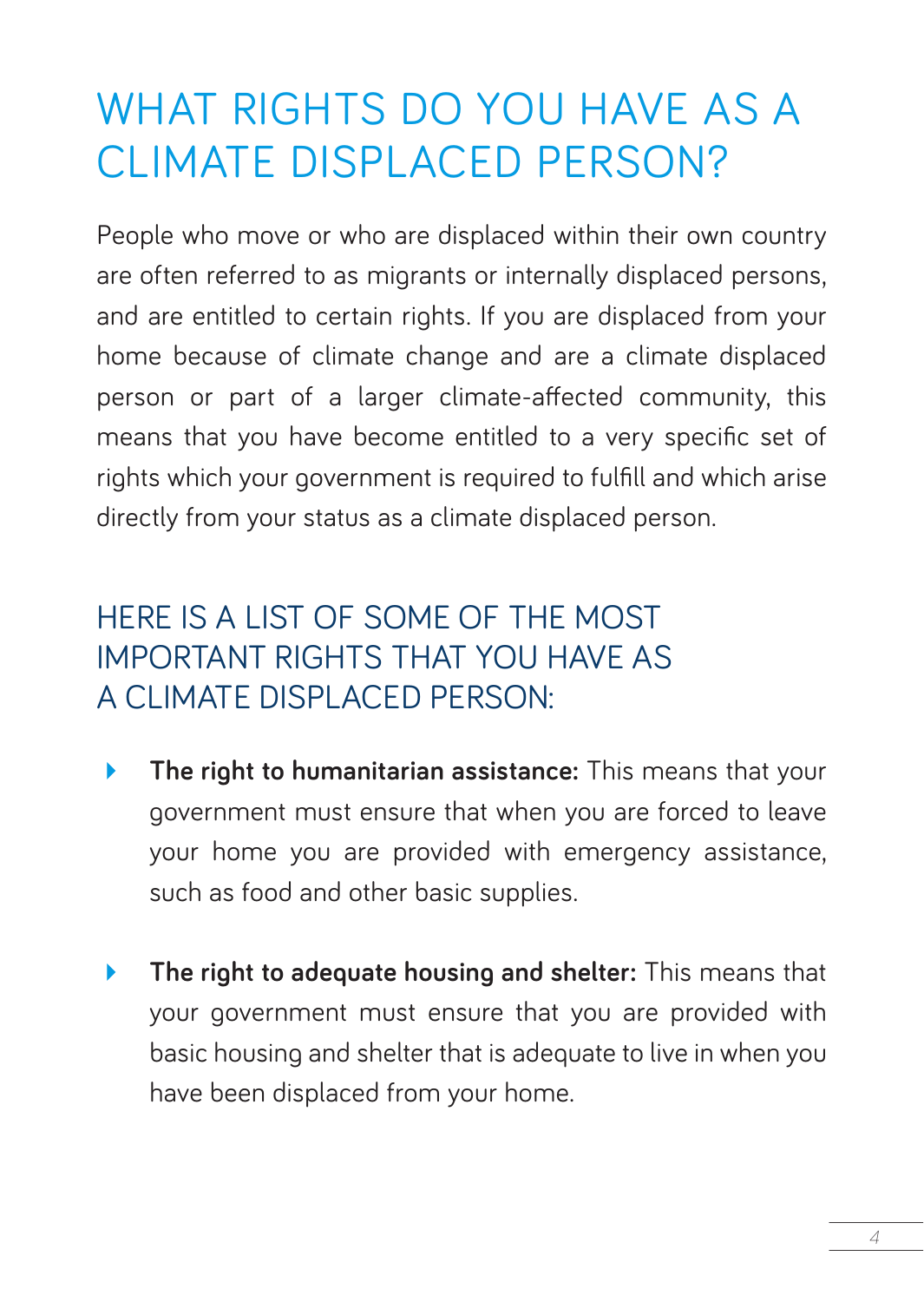- **The right to land:** This means that you should be provided with access to new land to replace any agricultural land that you are forced to leave when you are displaced.
- **The right to food, water and adequate sanitation:** This means that your government must ensure that you have access to food, water and clean sanitary conditions in order to be able to live securely in the place you move to after you have been displaced from your home.
- **The right to education:** This means that your government must ensure that your children are able to go to school in the area you move to after you have been displaced from your home.
- **The right to medical assistance and health services:** This means that your government must ensure that you have access to medical care in the place you relocate to when you have been displaced.
- **The right to freedom of movement:** This means that the government should not place any limitations on the area you may wish to move to after you have been displaced from your home.
- **The right to choose one's residence:** This means that you have the right to determine where you live in your country, subject to the relevant laws governing land and housing location.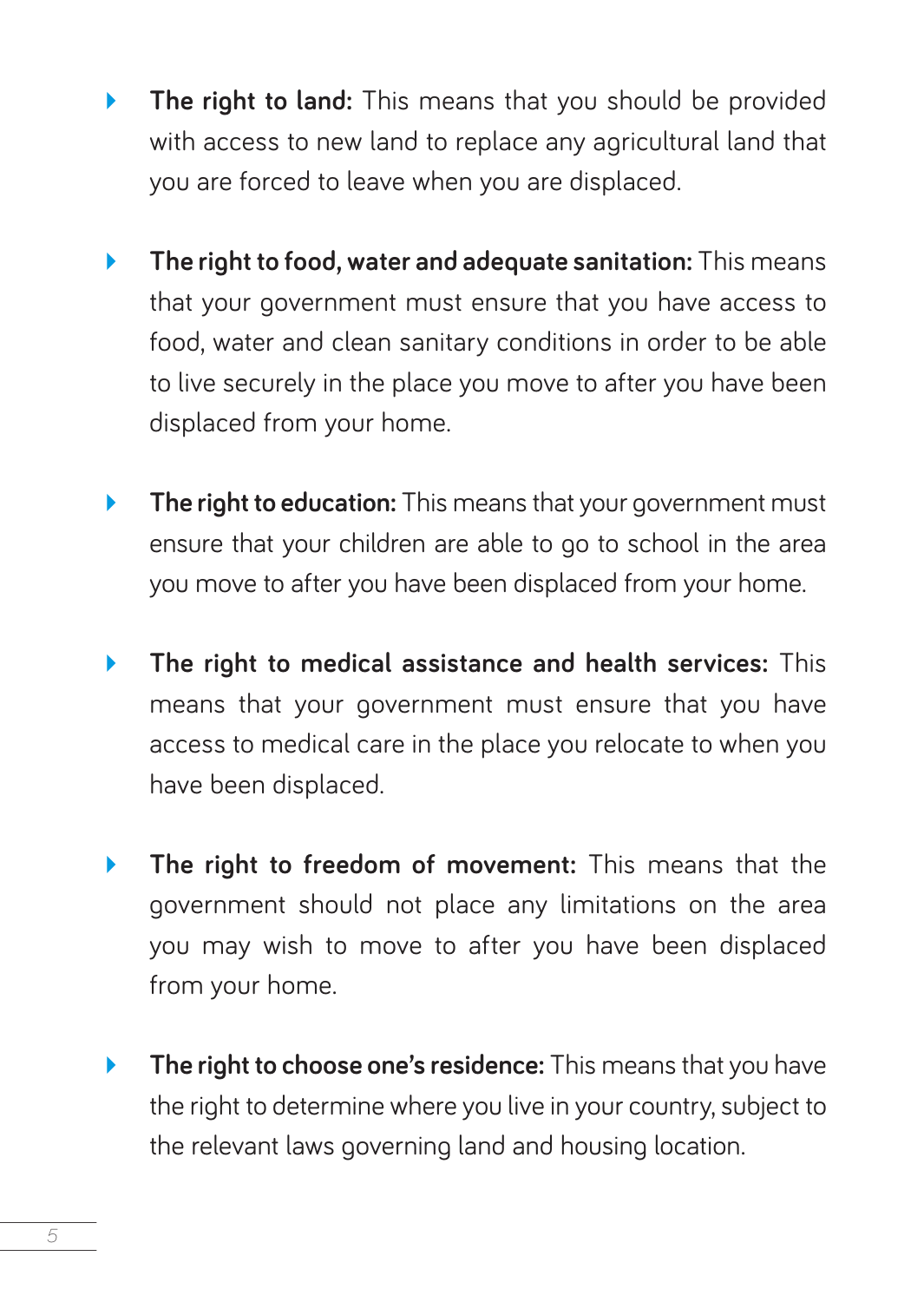**The right to relocate:** This means that the government should not place any restrictions on your ability to relocate to a safe area when your home is being threatened by the effects of climate change.

One of the best ways to secure these rights is through a planned process of organised relocation if this is the wish of the people affected. This is one of the key areas where you can ask for help from your government. Governments have a legal responsibility to plan and organise the relocation of communities facing climate displacement to safe areas where they can access housing, land, health, education and other basic services.

It is important to know that the rights mentioned above belong to you at all times – when you first face the fact that you will have to leave your home due to the effects of climate change, during the period when you are displaced from your home, and even once you have found a new place to live. But you must always assert, claim and demand your rights in order for them to be fully respected and protected.

It is also important to know that your government is not allowed to discriminate against you for any reason – including on the basis that you have been displaced by climate change.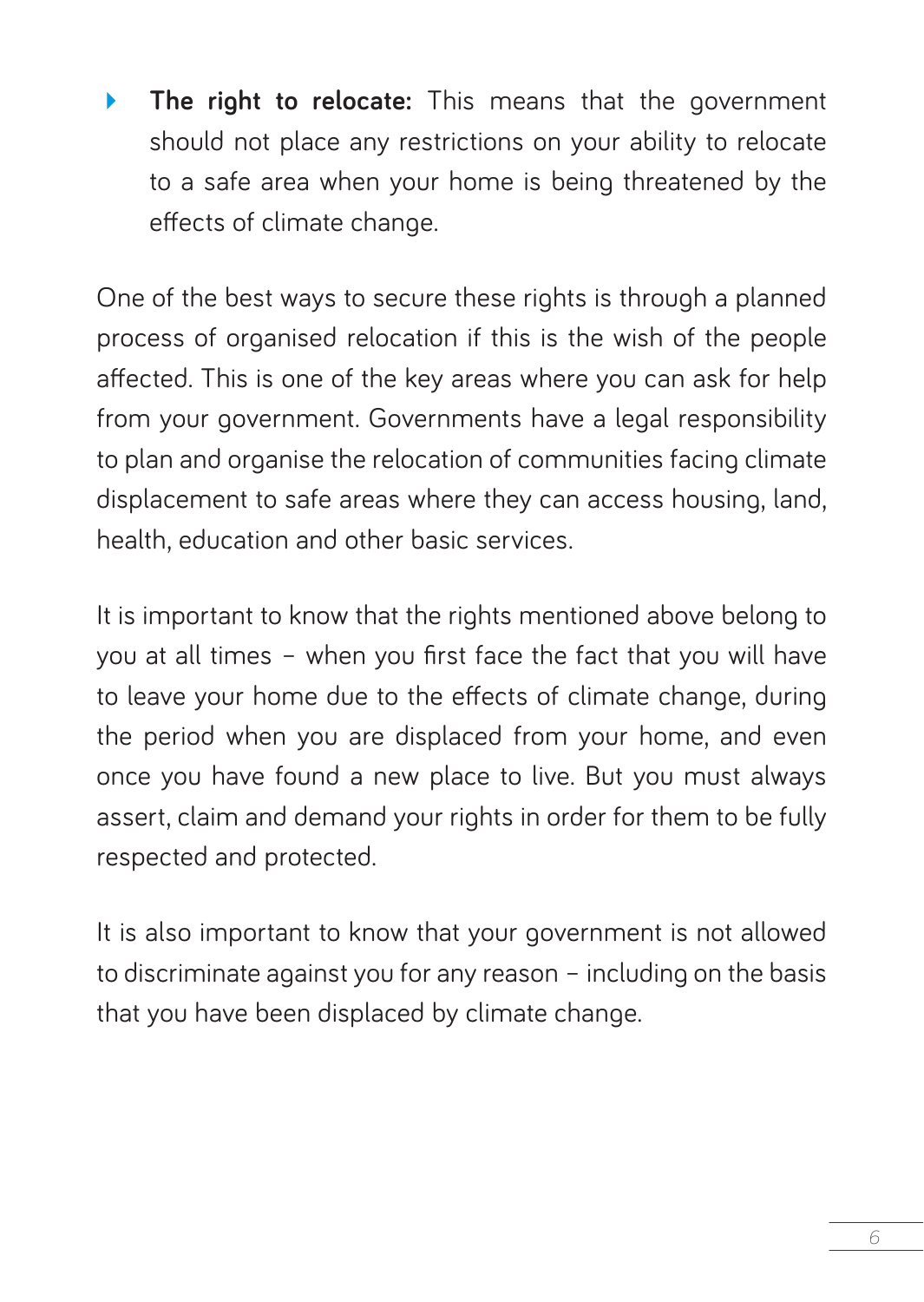Many of the rights of climate change displaced persons can be found in the national laws of your country, most often in your country's Constitution or Bill of Rights, as well as in international laws.

#### THINGS YOU NEED TO KNOW ABOUT HUMAN RIGHTS OF CLIMATE DISPLACED PERSONS:

- they belong to everyone who has been or will be displaced by the effects of climate change
- they are about how government authorities must treat you
- they force government authorities to take certain actions, like taking steps to provide you with housing and access to basic services
- they prevent the authorities from doing certain things to you, like discriminating against you because you are a climate displaced person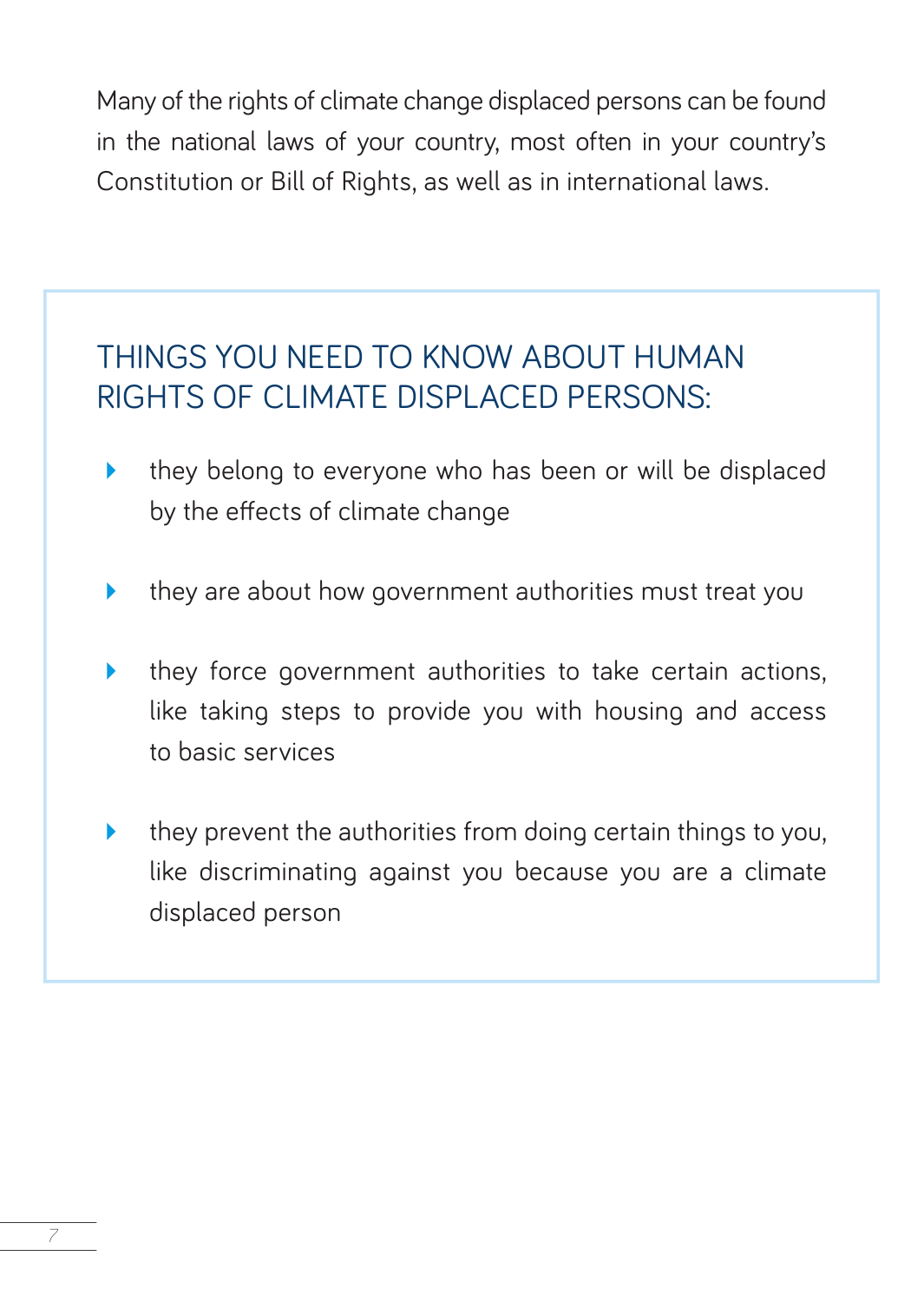### WHERE CAN YOU FIND HELP TO PROTECT YOUR RIGHTS?

Even when you know that you have rights to services like housing, medical care and education, and that your government must help you to access these services, it can be difficult to know exactly where to ask for support.

#### HERE ARE FIVE ACTIONS YOU MIGHT TAKE IF YOU ARE FACED WITH CLIMATE DISPLACEMENT

- 1. Organise your own community to take action
- 2. Contact a local or international non-governmental organisation (NGO) or United Nations (UN) agency
- 3. Contact local or national government
- 4. Contact legal aid organisations or lawyers' associations
- 5. Contact journalists and other media organisations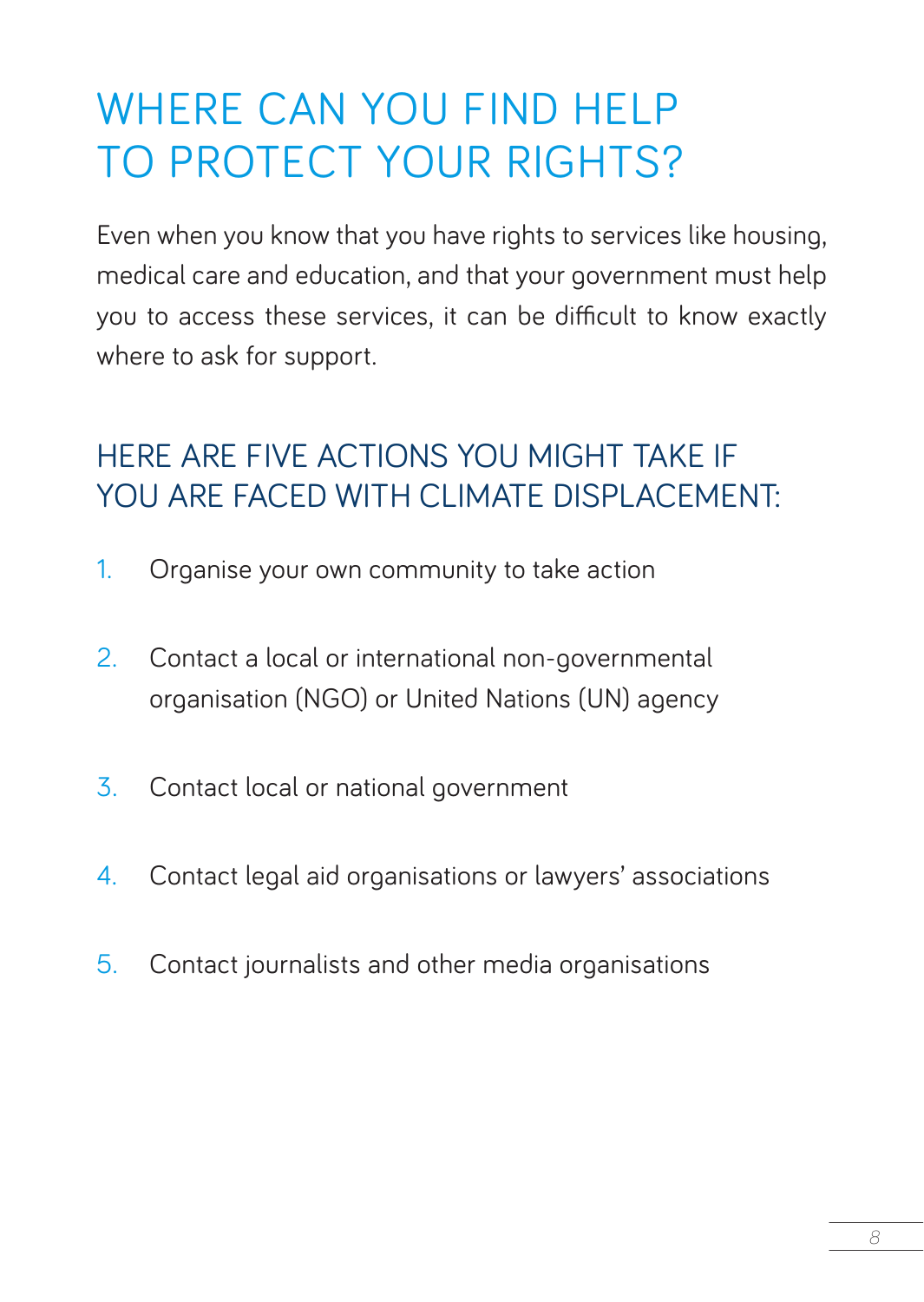### 1. IF YOU HAVEN'T DONE SO ALREADY, ORGANISE YOUR OWN COMMUNITY NOW

One of the first things that you can do is to organise your community to join forces to obtain the help that you need. If your community is organised it will be in a much better position to identify the main needs of all of its members and to request the support of others in meeting those needs. It will also be in a better position to organise a planned relocation process, which is the best way of ensuring that the rights of communities facing climate displacement are realised. One of the best ways to do this is to work with a pre-existing community-based organization, or in the absence of such a group, set up your own to represent the interests of climate displaced persons in your community.

#### SOME ISSUES THAT YOUR COMMUNITY ORGANISATION SHOULD ADDRESS:

1. What are the main problems faced by climate displaced persons in your community? For example, flooding of homes, damage to agricultural land and water supply, destruction of income-sources.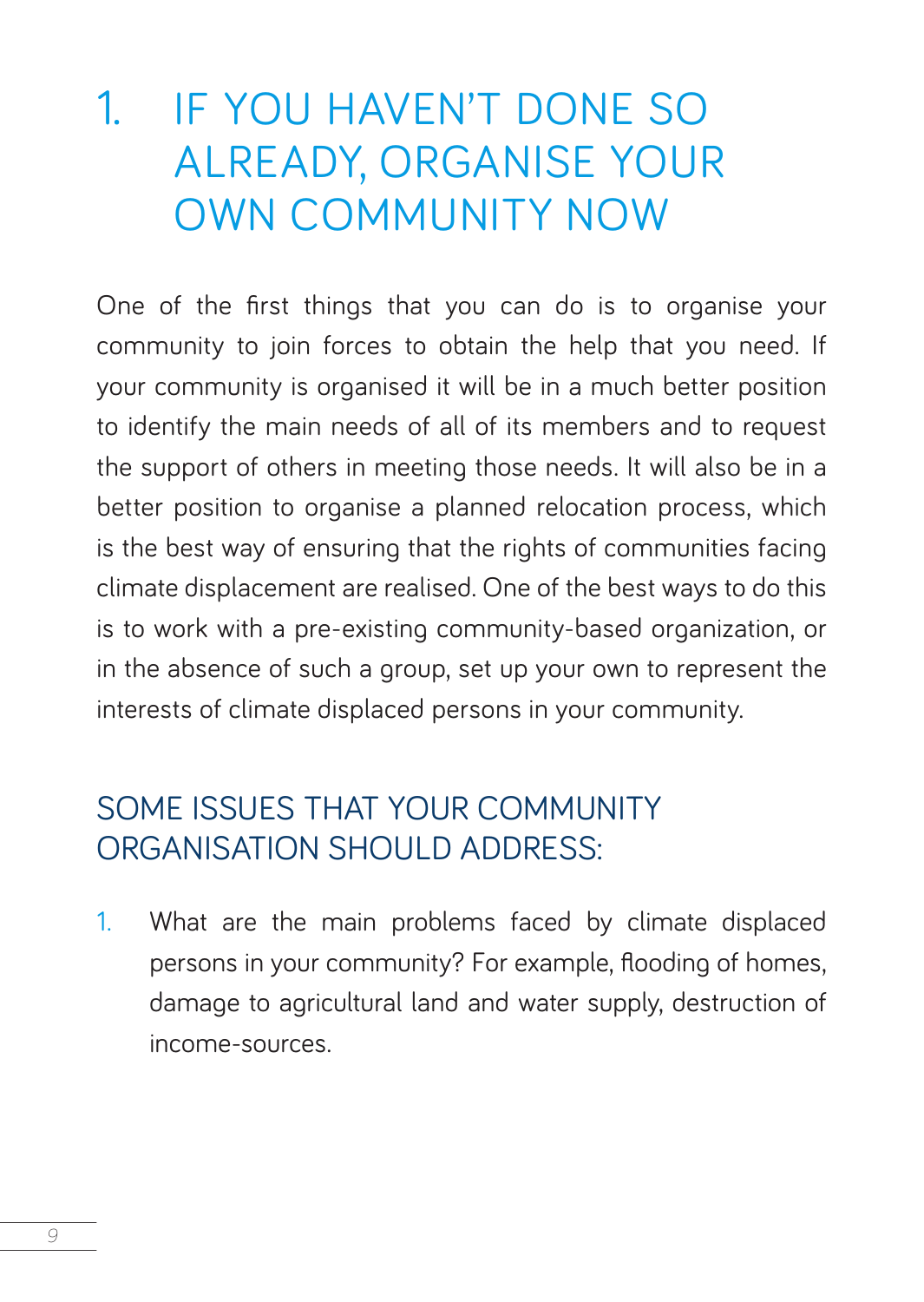- 2. What support do those seeking to remain in their homes require? For example, building of seawalls to protect against flooding.
- 3. Do some members of the community need to relocate to new homes and lands as a result of these problems?
- 4. What support do those seeking to relocate require? For example, identification of relocation site with new homes/lands and access to basic services, new livelihood skills training.
- 5. Where can the community find help to address these problems?
- 6. Write a report with your findings and submit the report to relevant government officials, or even submit a petition to the head of state.

If you would like to learn from the experience of other communitybased organisations which have been set up by climate displaced people in a number of countries around the world, you can request Displacement Solutions to put you in contact with them. Please send an email to: info@displacementsolutions.org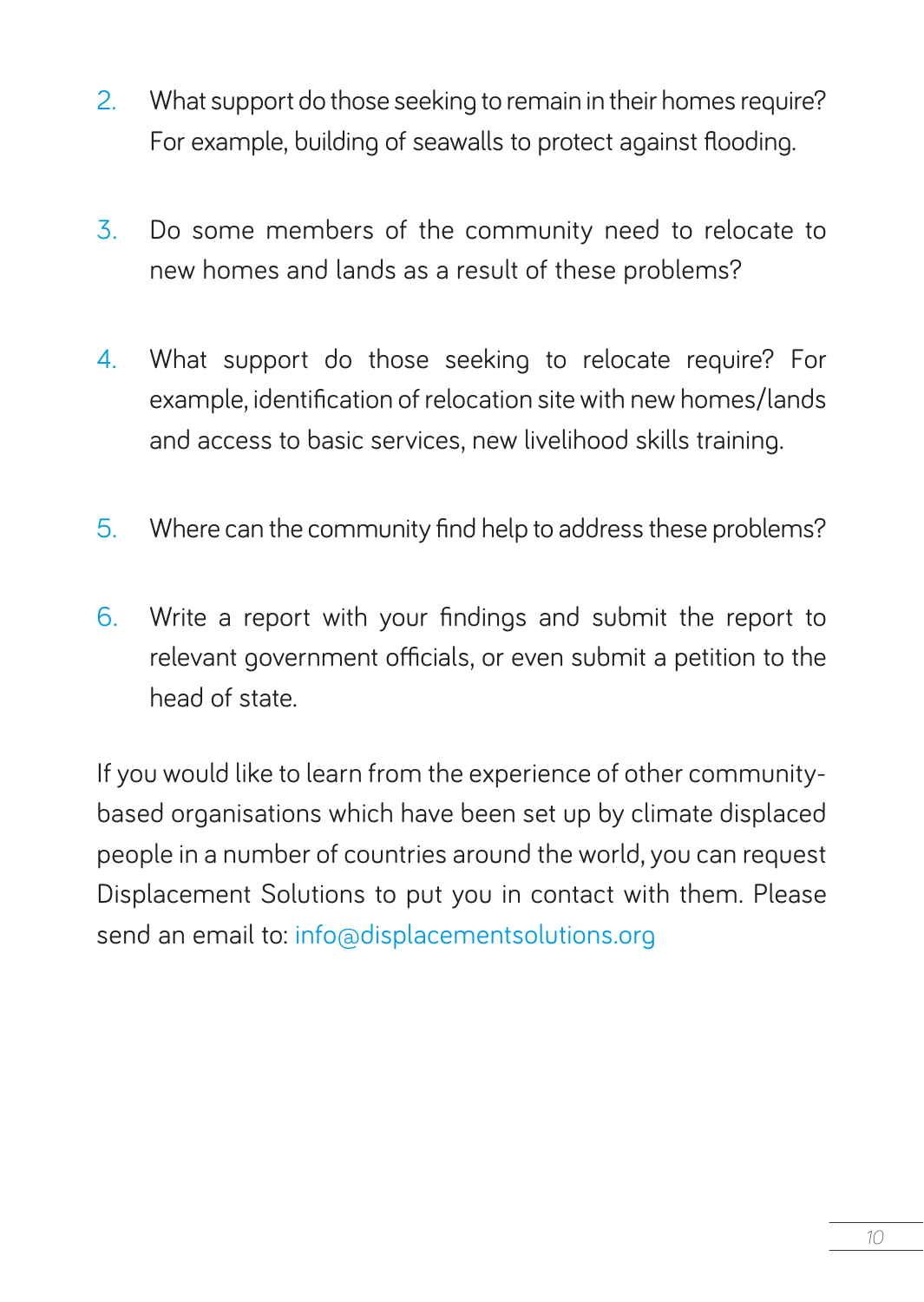## **SE STUD MUNITY ORGAN**

Sea level rise as a result of climate change is increasingly threatening to flood the homes and farming land of the inhabitants of the Carteret Islands in Papua New Guinea. No government programs exist to help the affected communities deal with this problem. In response, the islanders set up their own community-based organisation called Tulele Peisa to help those affected move to the safety of the much larger island of Bougainville (often referred to by islanders as the 'mainland'), and to support them to start new lives there.

Tulele Peisa sought financial assistance from international NGOs and donors for its work. As a result, it has been able to assist a number of families to move to the mainland, including through finding them new housing and land, as well as helping them with access to economic opportunities, livelihood skills training, and health and education services on the mainland.

Tulele Peisa provides an excellent example of how a community can help itself through grass-roots organisation. Their website is: www.tulele-peisa.org/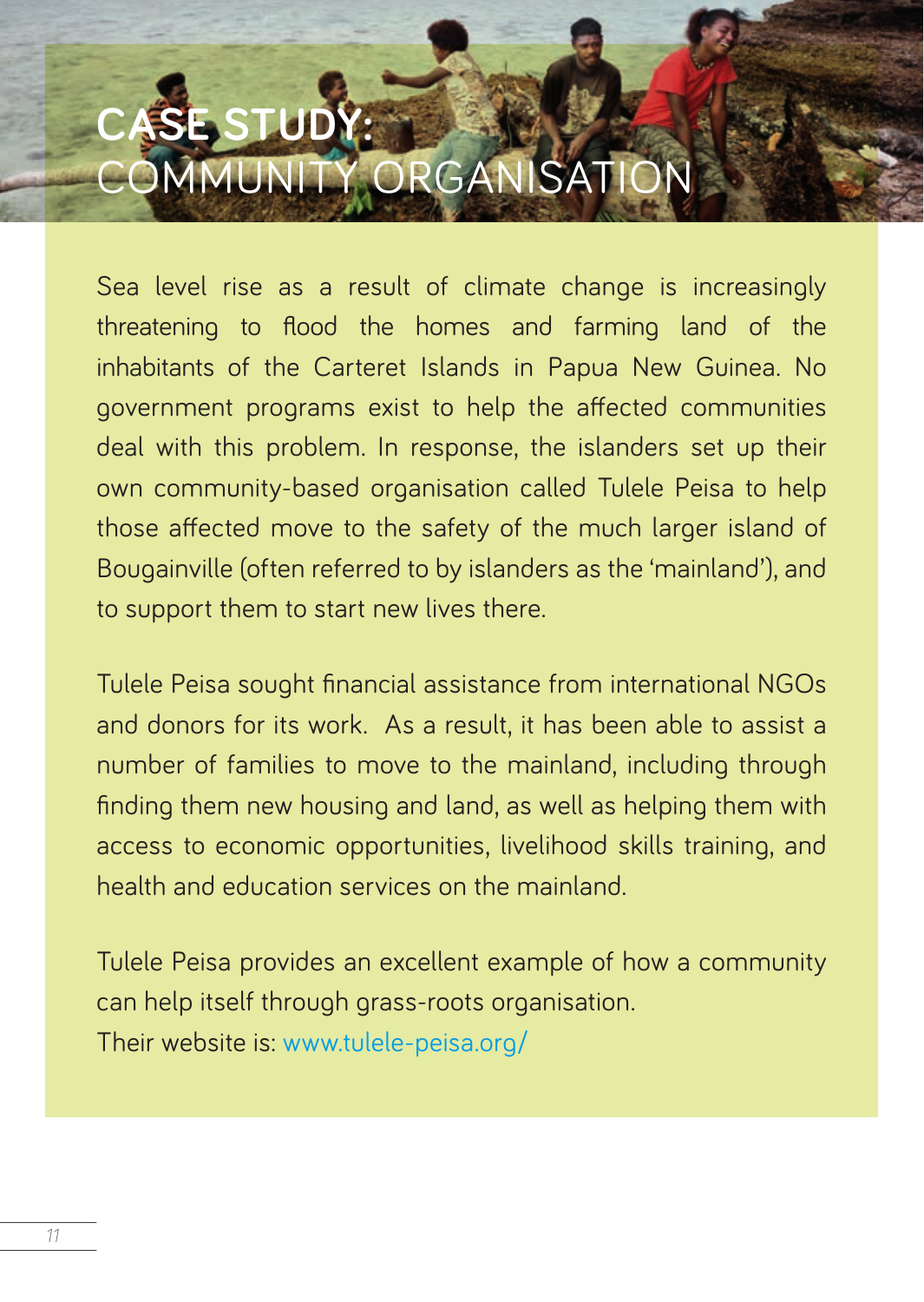### 2. CONTACT A LOCAL OR INTERNATIONAL NGO

A useful point of contact will often be a local or international non-governmental organisation (NGO). These organisations may already have their own programmes and activities to support climate displaced persons in your local area. These organisations are also likely to be best placed to advise you on other options for support, either through your local or national government, other community-based organisations or NGOs, or United Nations (UN) agencies.

#### SOME QUESTIONS TO ASK A LOCAL OR INTERNATIONAL NGO:

- 1. Where can I find help to get access to basic services for example to access a new home, land, school, and medical services?
- 2. Are there any programmes run by local or national government or UN agencies to support someone in my situation – for example, emergency assistance programmes for people displaced by natural disasters, or public land allocation programmes?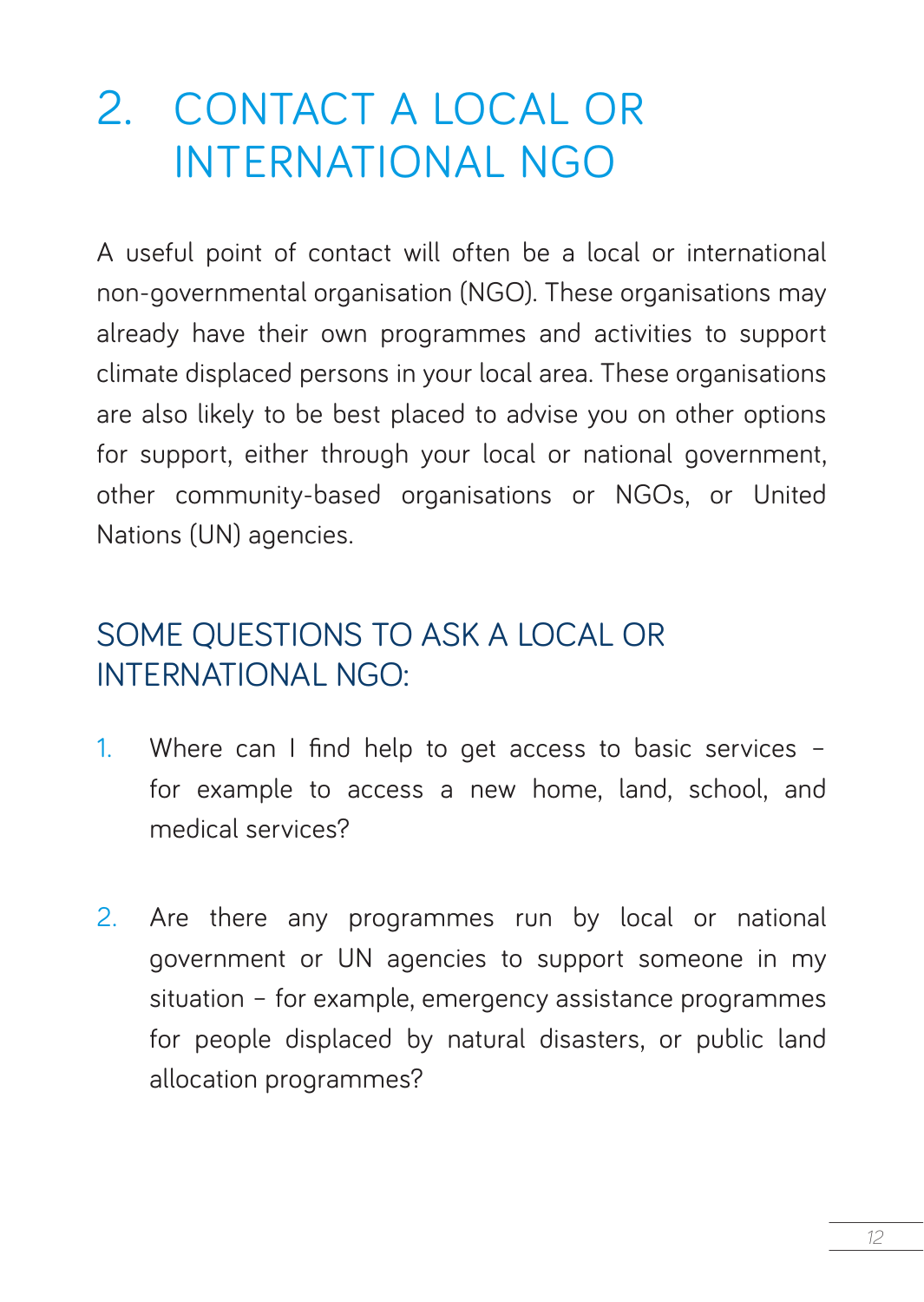3. Are there any UN agencies or national or international NGOs providing support to climate displaced persons in my country - for example micro-credit or training programmes to re-build my livelihood?

If you are unable to find one of these organisations in your country and would like assistance in doing so, you can contact Displacement Solutions at info@displacementsolutions.org. We will attempt to put you in contact with an organisation which can help you.

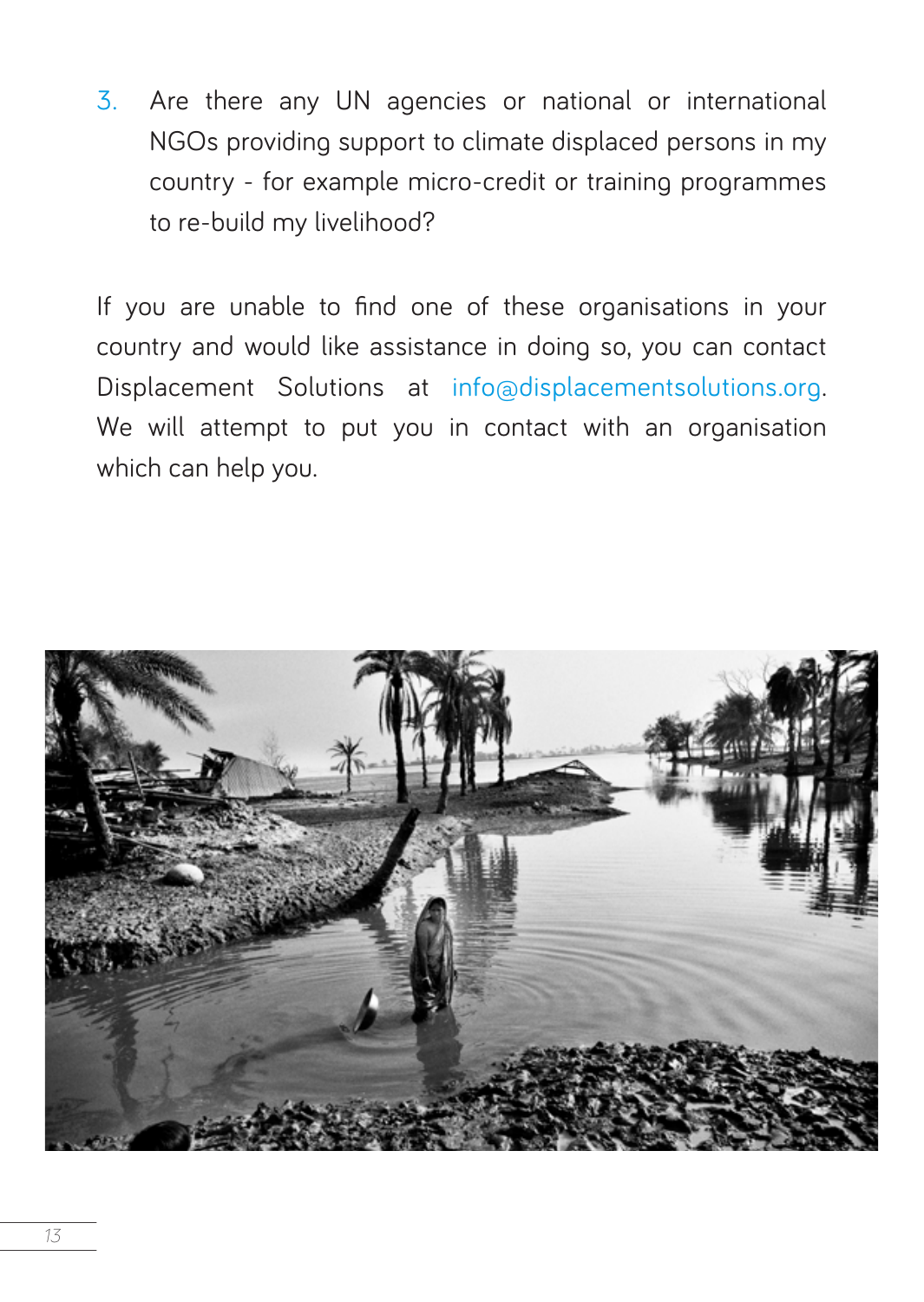### **CASE STUDY:** NGO ASSISTANCE

Rustam Ali was living in Rangunia, south-eastern Bangladesh with his wife and three children. As a result of climate change he lost his home and land due to severe river erosion. Rustam Ali and his family were forced to live in a number of different locations in temporary accommodation. His children had to stop school and he lost his livelihood.

Rustam Ali contacted a local NGO called Young Power in Social Action (YPSA) for help. YPSA told him about the government's "khas" land programme which granted public plots of land to poor landless families. With YPSA's assistance, Mr Ali made an application to local government officials to be granted land under this programme and the application was successful.

Mr Ali has started to re-build his life with his family on his new plot of land. He has also received a loan from local NGOs to purchase a rickshaw van to start a new livelihood.

Mr Ali's situation is an example of a climate displaced person receiving support from local non-governmental organisations as well as from the government.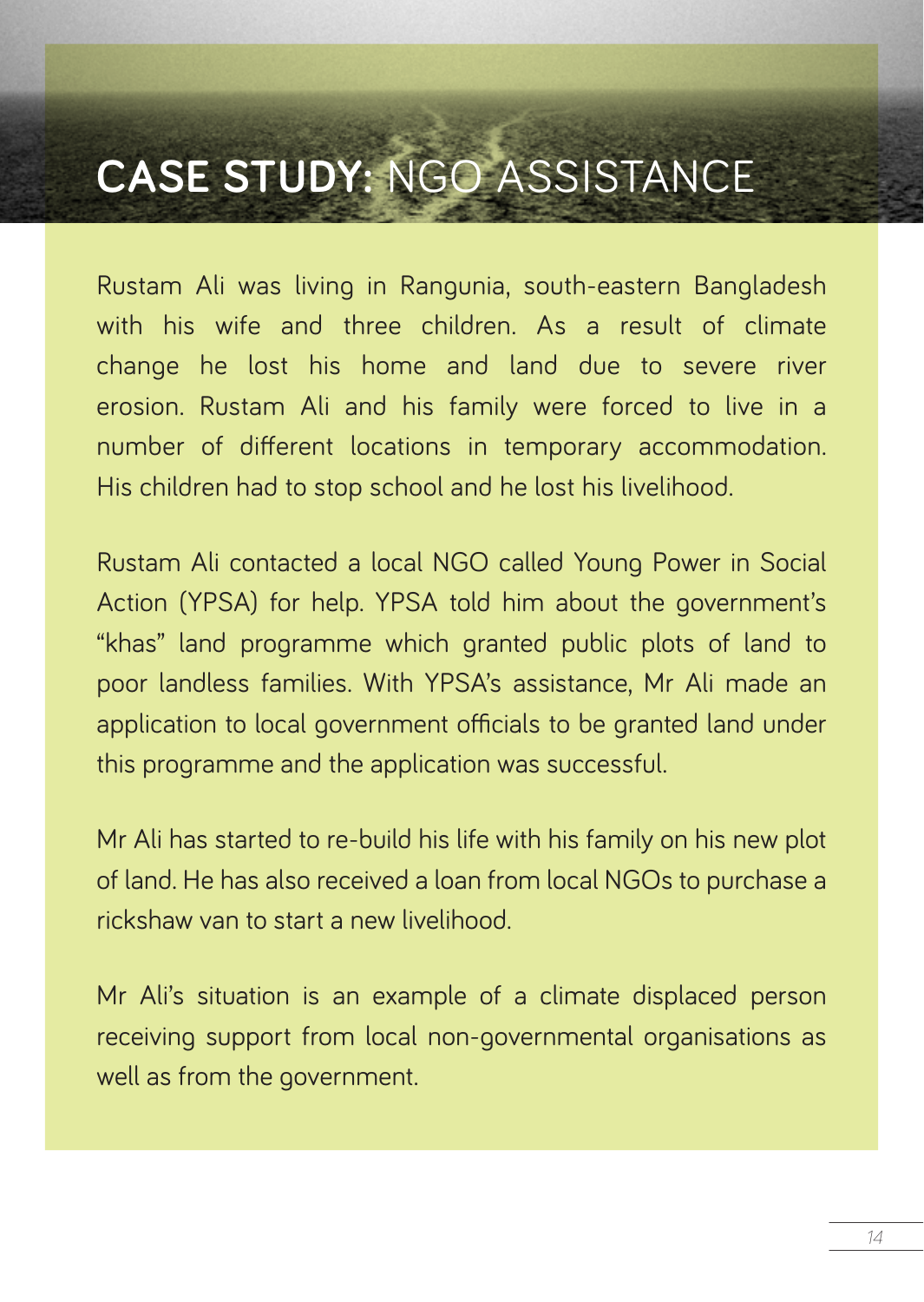### 3. CONTACT LOCAL OR NATIONAL GOVERNMENT

Another option when you are faced with climate displacement is to contact your local or national government. At the local level, this could be the office of your local mayor, a city councilor, another representative of your local district, or your Member of Parliament. At the national level, this could be a wide range of agencies such as the ministry of housing, the department of social welfare, or the office dealing with responses to emergencies and natural disasters.

You should explain your situation to the representative of the government and discuss whether and what programmes your local or national government may have to support you. Your local official may be able to put you in contact with the correct government agency or other organisation that can provide support.

It may also be useful to contact a local community based organisation or NGO in order for them to support or advise you in your meeting with a local government official. They may have more experience in talking to government officials and know the right questions to ask.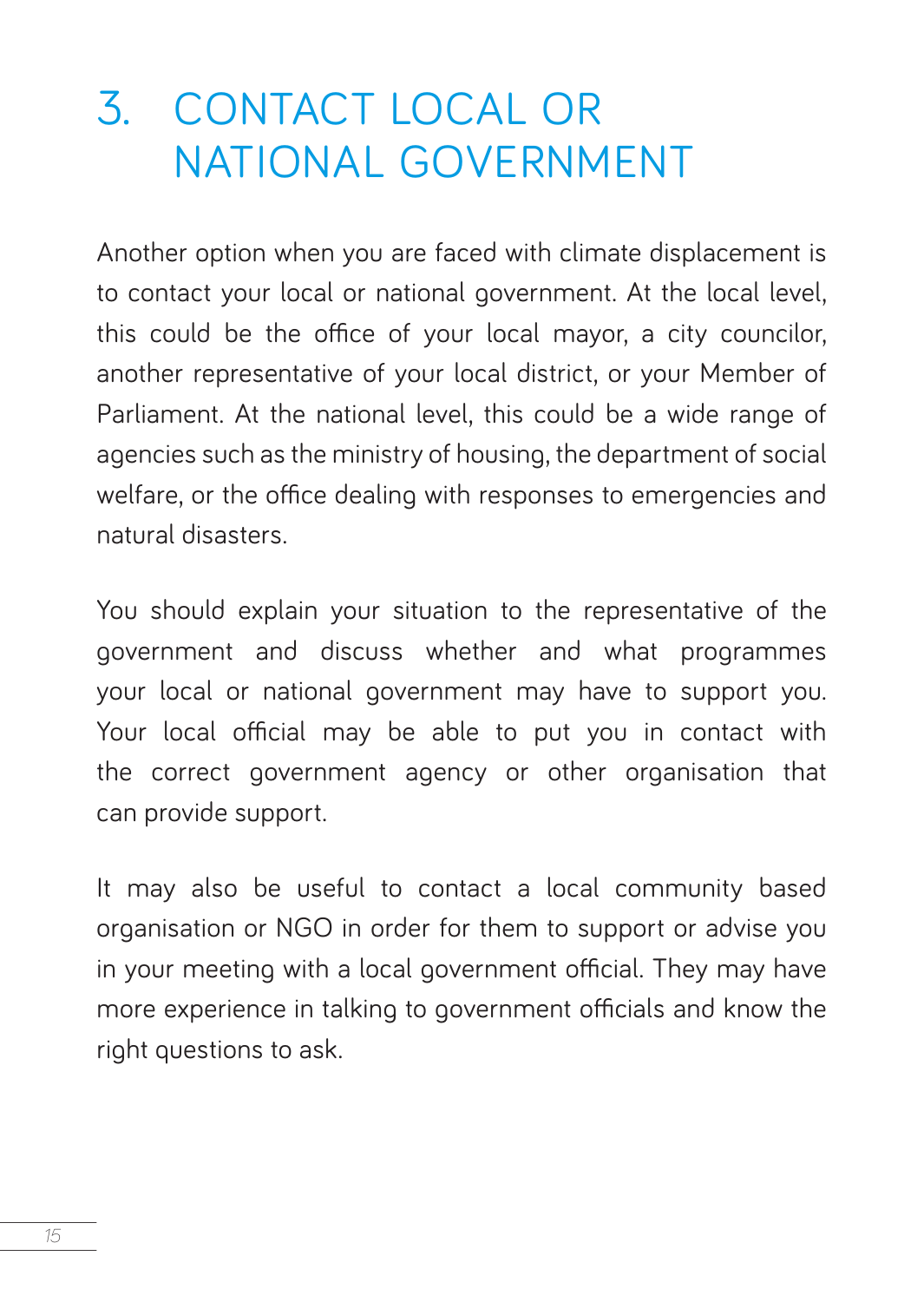#### SOME OUESTIONS TO ASK LOCAL LEVEL GOVERNMENT OFFICIALS:

- 1. Who is responsible for helping climate displaced persons in my area?
- 2. Who is responsible for assisting members of our community who wish to relocate with planning and organising the relocation process?
- 3. What programmes and services does the government have to support the rights of climate displaced persons, such as access to housing, health and education services?
- 4. How can I apply for support to receive services such as new housing, land or livelihood skills training?
- 5. If I have problems with receiving support as a climate displaced person, who can I discuss my situation with?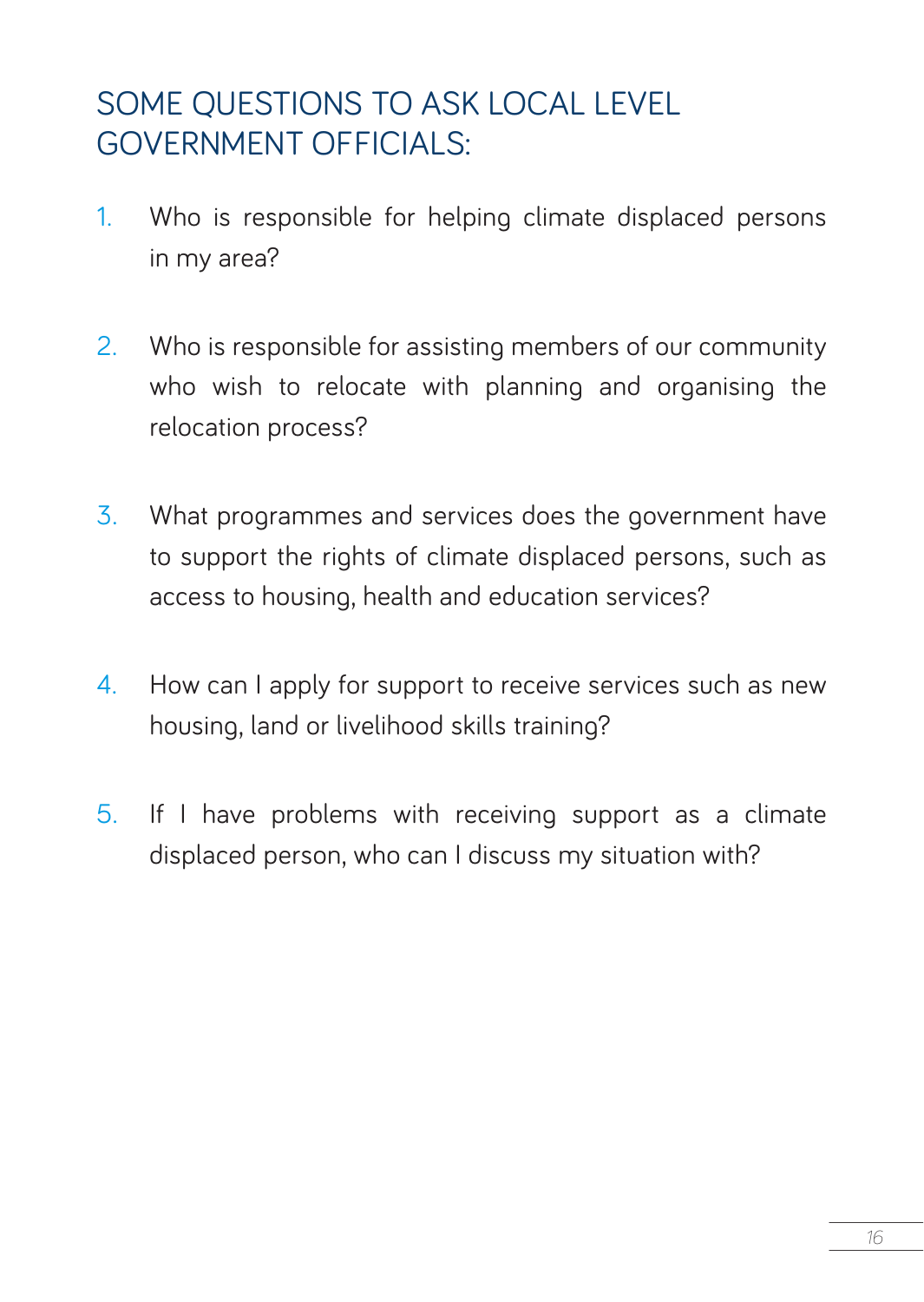### **CASE STUDY:**  GOVERNMENT ASSISTANCE

When Typhoon Haiyan devastated the Philippines in 2013 over four million people were forcibly displaced from their homes. The Philippines national Department of Social Welfare and Development provided wide-ranging support to the millions of displaced persons.

The support that displaced persons received included: food assistance; emergency relief packs including tents, mosquito nets, blankets, hygiene kits and clothing; emergency and temporary accommodation; cash grants to the poorest and most vulnerable; cash for work programmes; and livelihood skills training.

The support provided by the Philippines Department of Social Welfare and Development is an example of the various ways a national level government department can help climate displaced persons.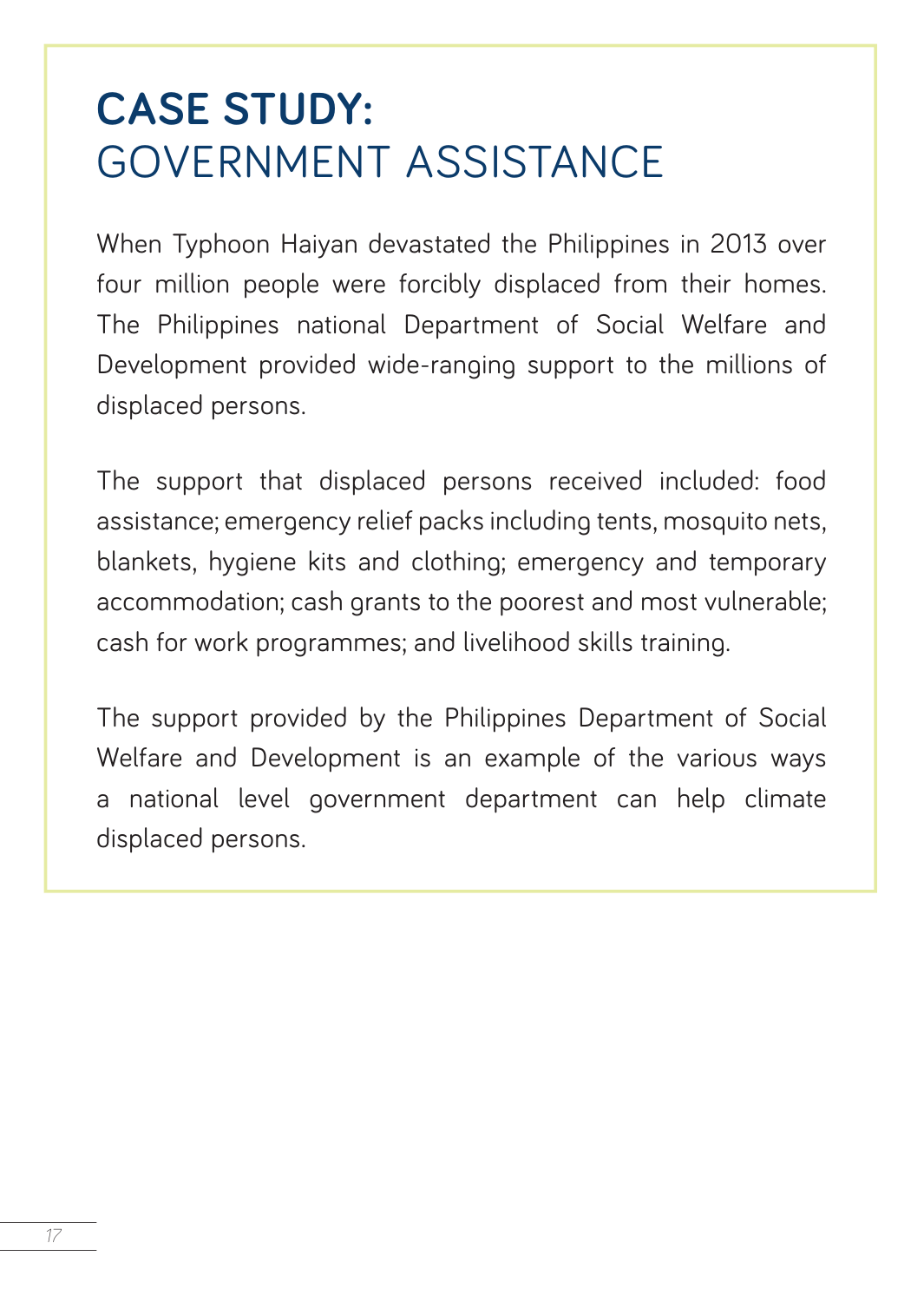### 4. CONTACT LEGAL AID ORGANISATIONS OR LAWYERS ASSOCIATIONS

If your local or national government is unable or unwilling to take action to assist you, a further option is to contact legal aid organisations or lawyer's associations in your area. These advocates may be able to advise you on the practicality of taking a case to the local or national courts to enforce your rights, for example, under your country's Constitution or Bill of Rights. They may also be able to file a test case in the courts so that the rights of climate displaced people might be better protected.

Legal aid organisations often provide free advice to displaced persons, or they can often refer you to individual lawyers who can help you with your case free of charge.

Again, it may be useful to contact a local community based organisation or NGO, who may be able to advise you on the best legal aid organisations to speak to.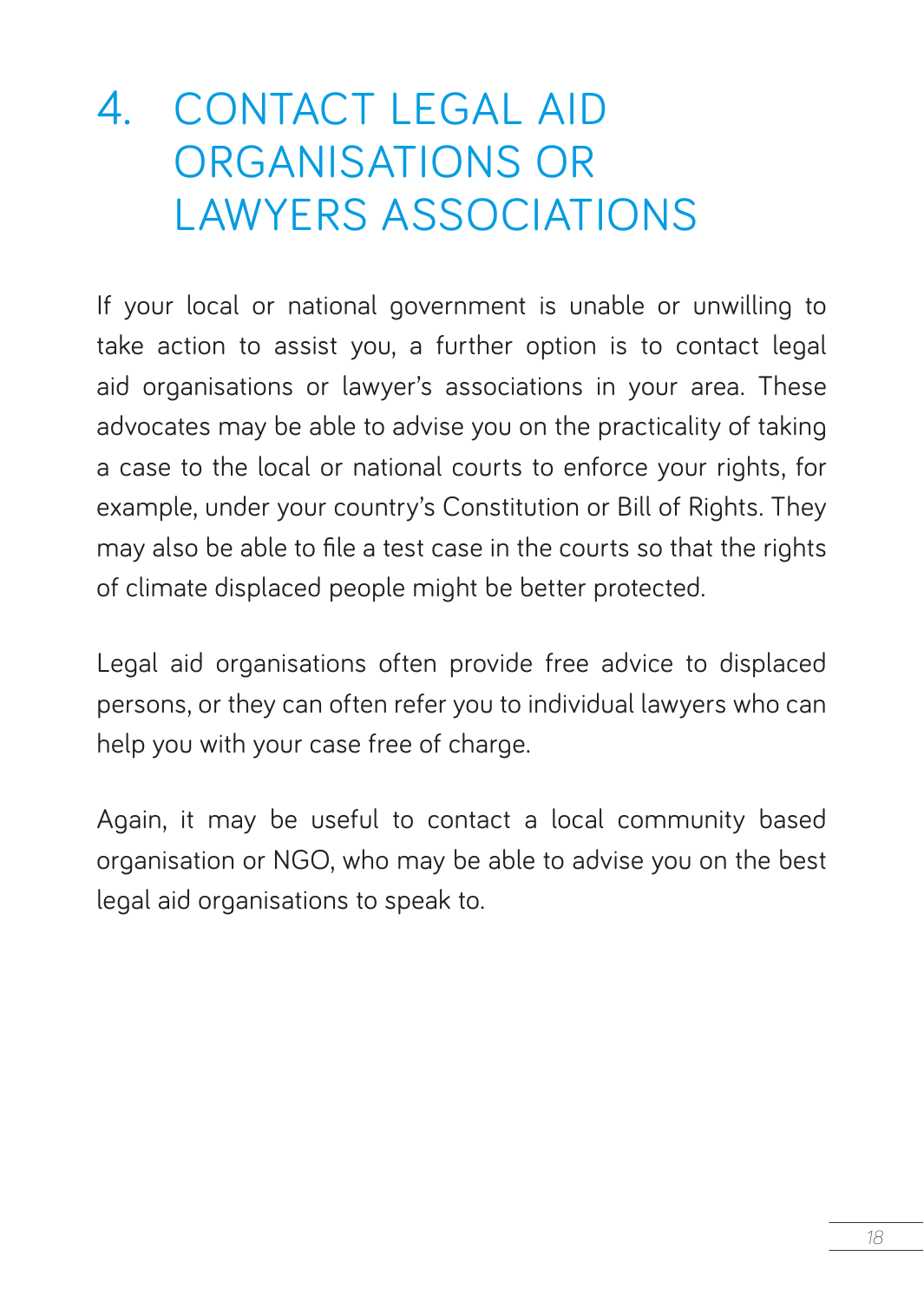### **CASE STUDY:** LEGAL ASSISTANCE

The Lawyer's Initiative for Displacement Solutions is a group of lawyers from the Chittagong Bar Association who help protect the rights of climate displaced persons across Bangladesh.

The group is trying to persuade the central Government to create laws and policies to provide better assistance to climate displaced people. They also hope to file a test case in court under the Bangladeshi Constitution, which would pave the way for more climate displaced people to be able to enforce their rights.

### 5. CONTACT JOURNALISTS AND THE MEDIA

Another option when you are not receiving the help you need would be to contact journalists and the media. By publicising the lack of action to address climate displacement in your community, media attention might help to put pressure on the relevant local or national authorities to take action.

As with other issues, it may be useful to contact a local community organisation or NGO to advise you on how best to do this.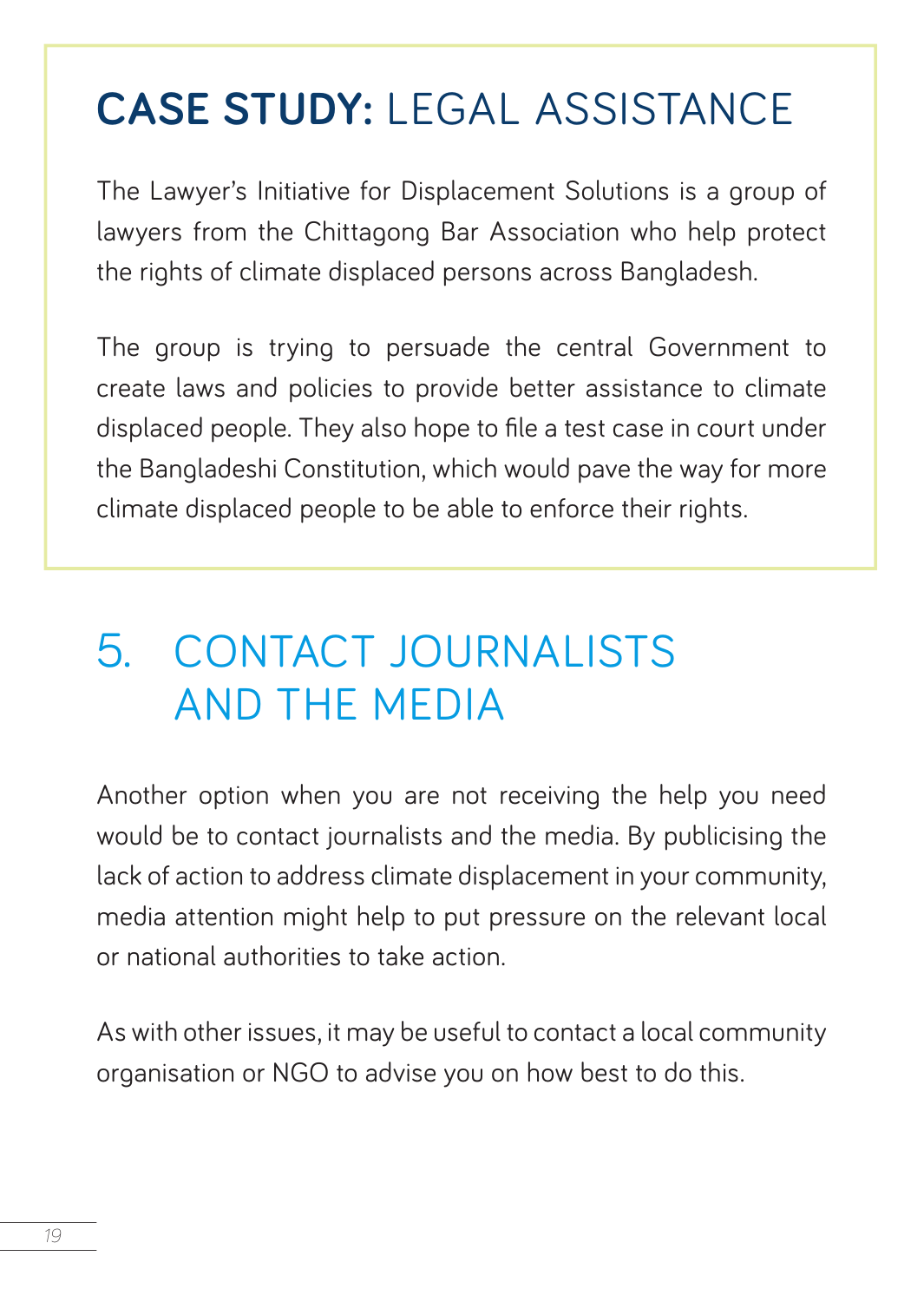### **CASE STUDY:** MEDIA ASSISTANCE

The Gunayala islanders in Panama are gradually losing their islands to rising sea levels, with many islanders wishing to relocate to the mainland. Extensive media coverage of a report by Displacement Solutions on the Gunayala islanders' problems in Panamanian newspapers and on television made a local politician interested in their situation. The local politician met with the Panamanian President to ask for national government assistance to relocate the islanders to the mainland.

The media coverage of the report also led the Inter-American Development Bank to consider the possibility of donating some of the funds needed for the relocation. It also resulted in a Canadian documentary being made on climate displaced people on the Gunayala islands.

The Gunayala case is an example of how media attention can exert pressure on government authorities and other agencies to address the problems of climate displaced communities.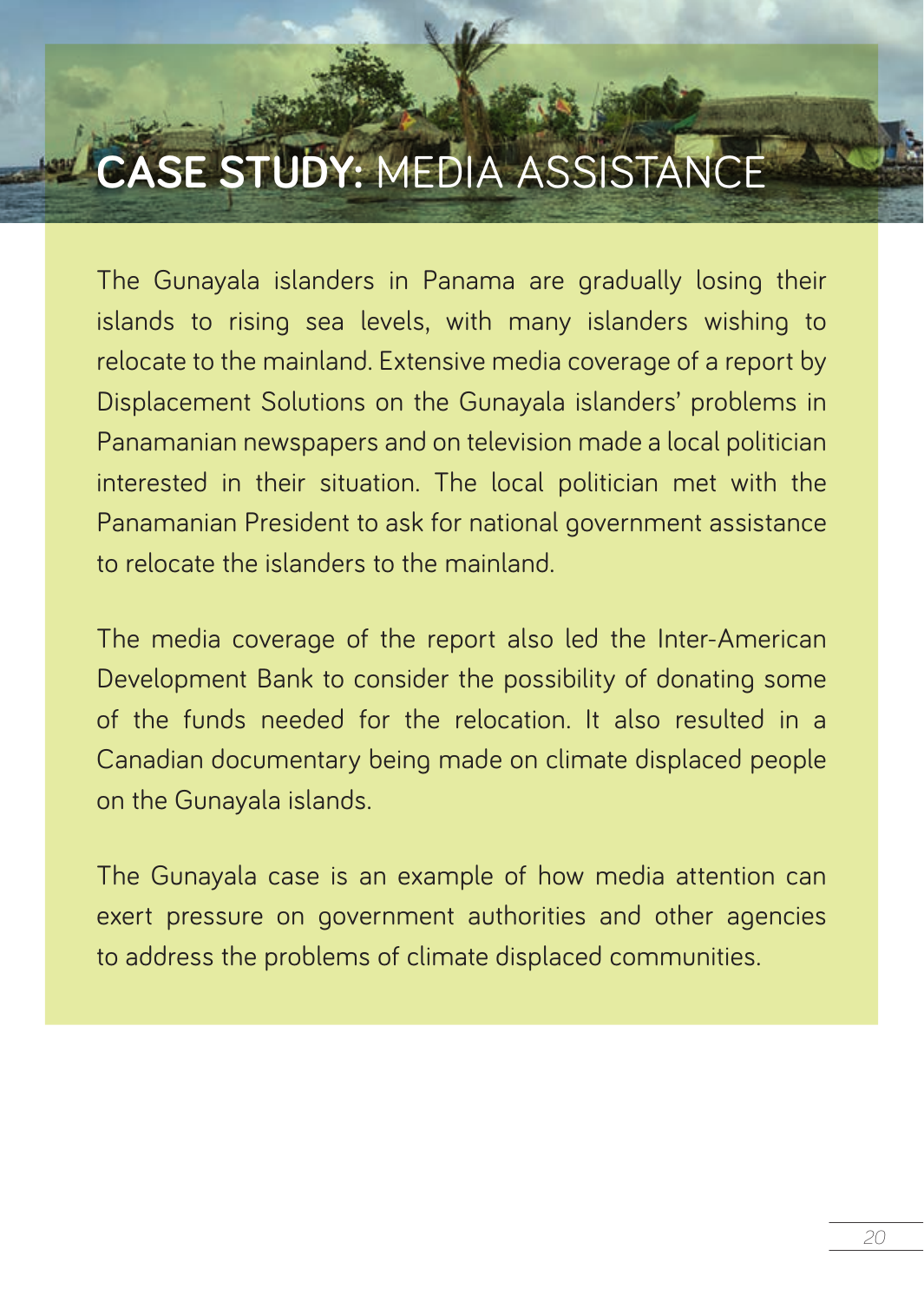### **CONCLUSION**

Climate displacement is becoming increasingly widespread around the world as the effects of climate change become more severe.

It is important that climate displaced people take action themselves to enforce their rights and to obtain the assistance they need.

We hope that this quide will be useful in helping you to do so.

#### REMEMBER:

- As a climate displaced person, you have human rights
- Your government has a series of legal duties to respect, protect and fulfill these rights
- **•** Organising your community to demand your rights will give you the best chance to succeed in securing rights for all climate displaced people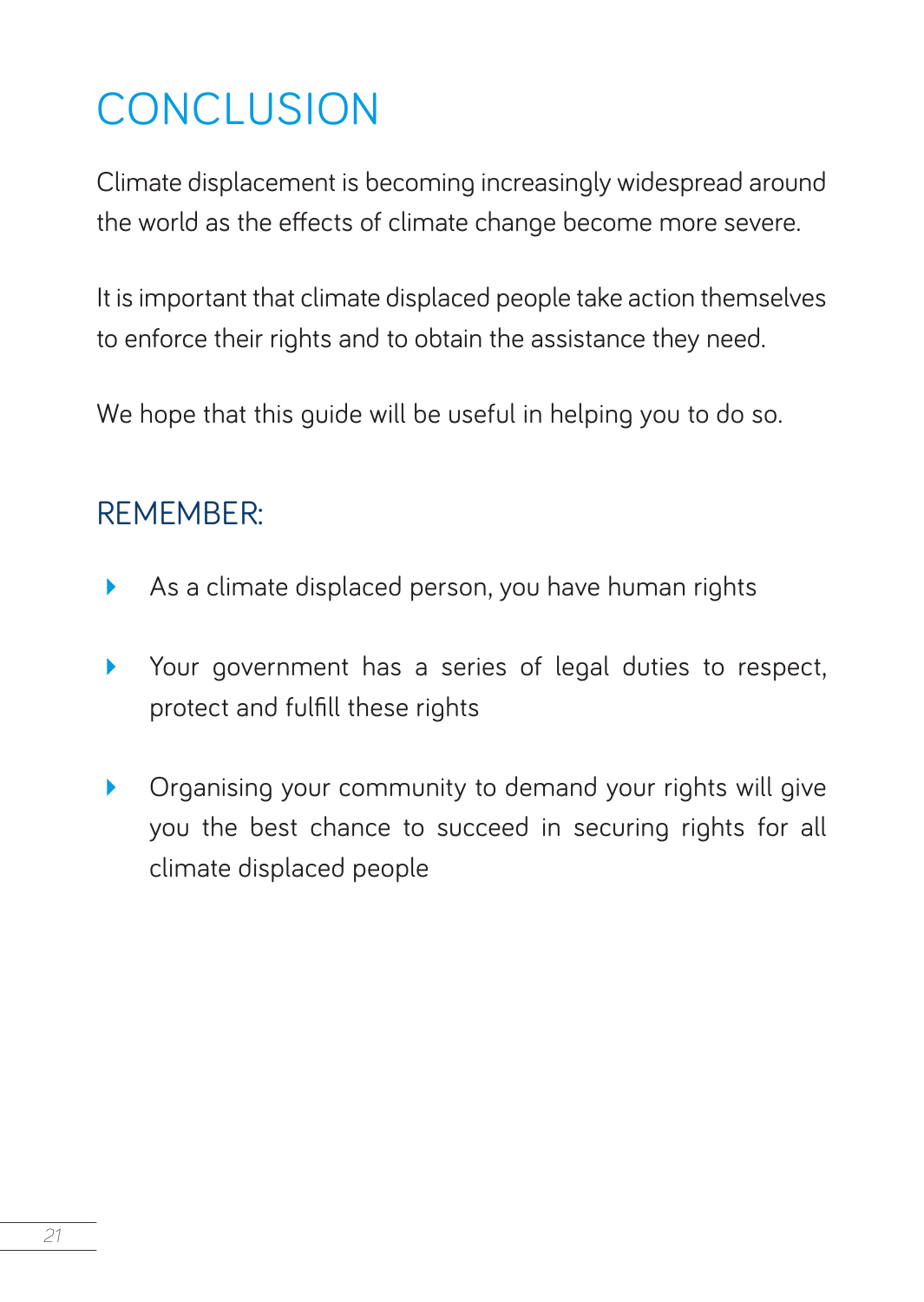### WE ARE HERE TO HELP:

Please contact Displacement Solutions if you and your community would like assistance in contacting NGOs or other organisations that may be able to provide you with further advice.

Email us anytime at: info@displacementsolutions.org Visit our website: www.displacementsolutions.org



**DISPLACEMENT SOLUTIONS** 

Rue des Cordiers 14 Geneva 1207 Switzerland